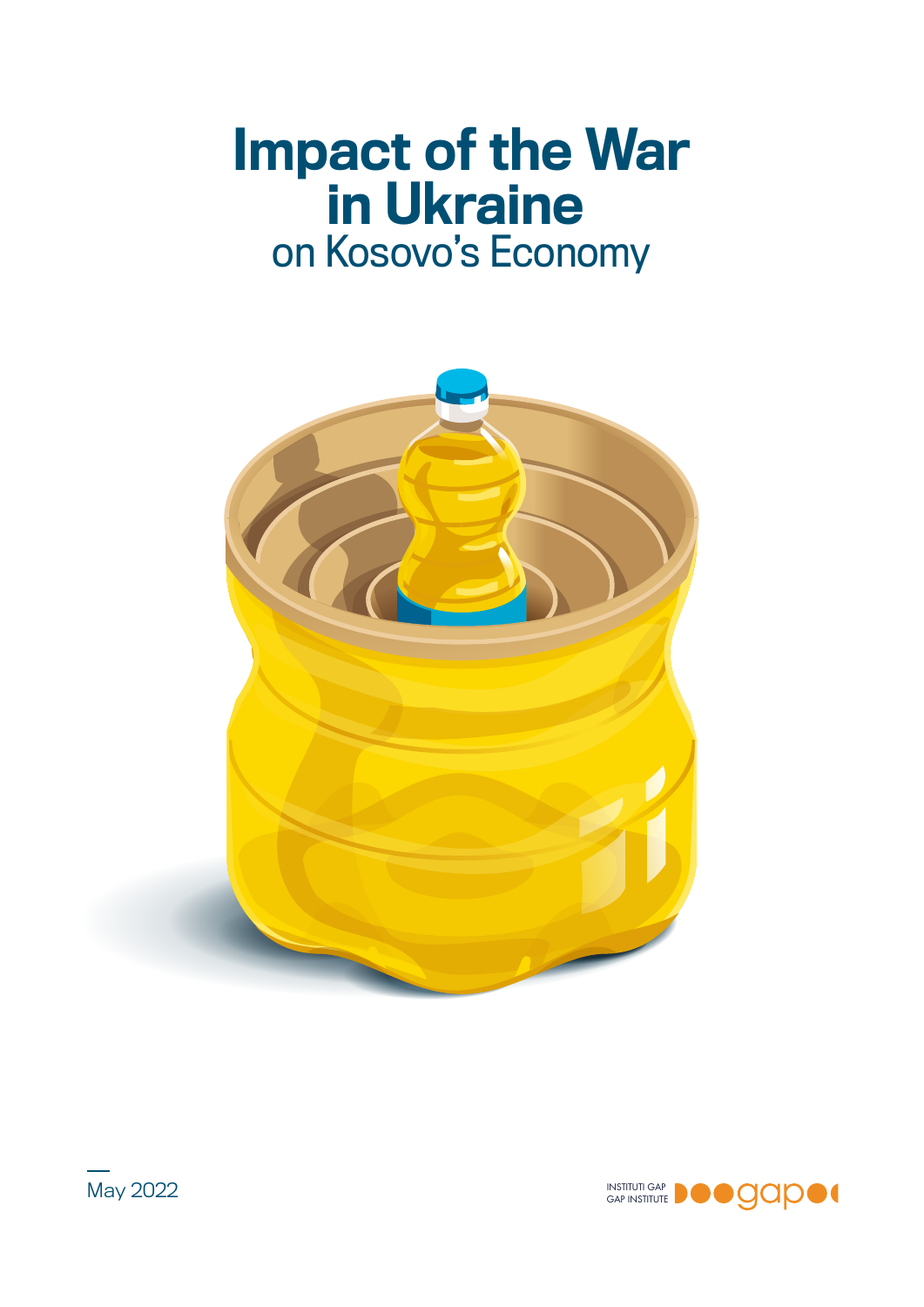

Impact of the War in Ukraine on Kosovo's Economy

May 2022

 $\sim$ 

#### **Contents**

| Executive Summary                                                                |     |
|----------------------------------------------------------------------------------|-----|
| Introduction                                                                     | 4   |
| Principal channels of influence of the Ukraine-Russia<br>War on Kosovo's economy | 5.  |
| Other Developments in Kosovo's Domestic Market                                   | 9   |
| Government Interventions during the Price Crisis                                 | .11 |
| Conclusion                                                                       | 13  |

This analysis was originally written in Albanian.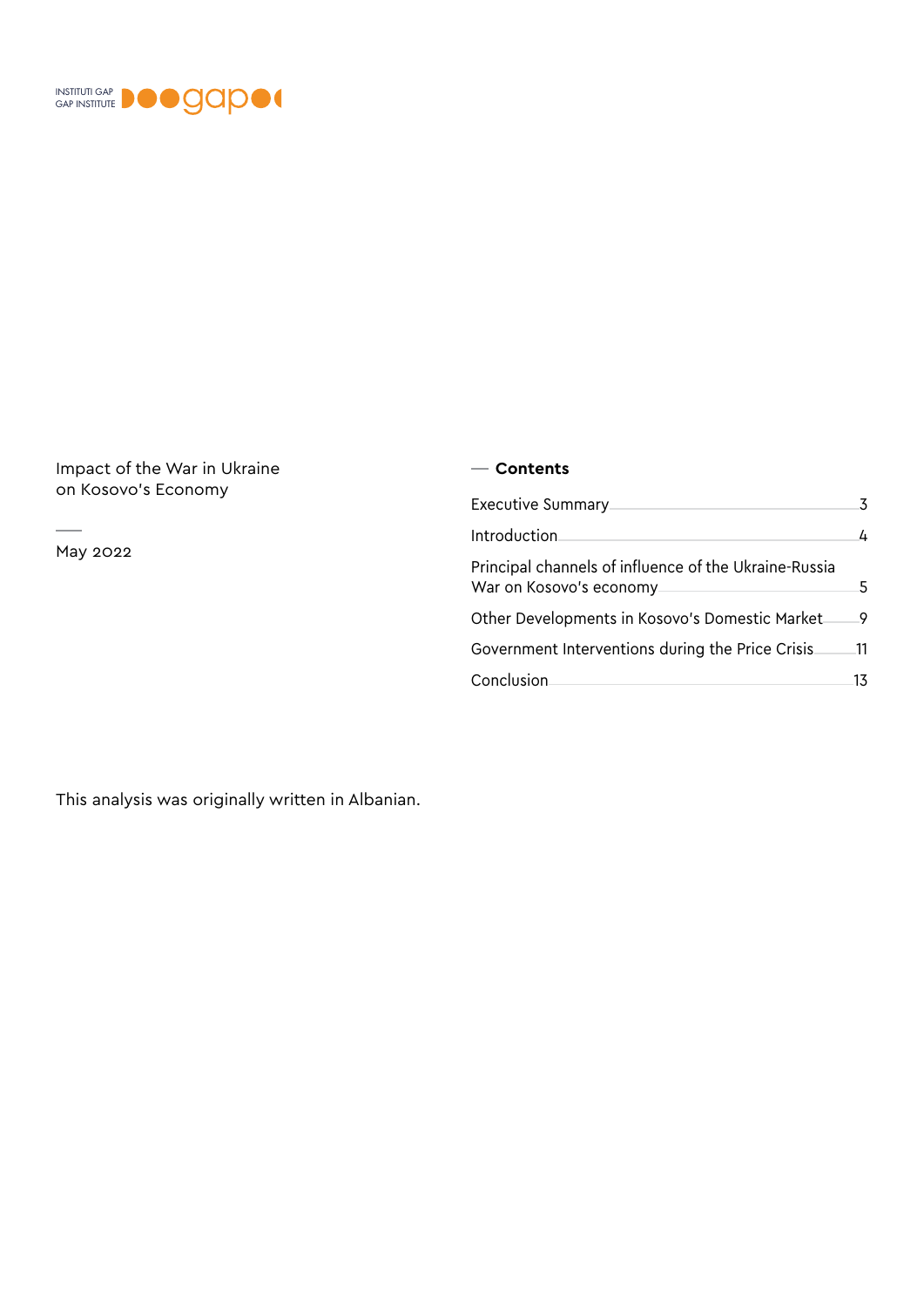### <span id="page-2-0"></span>Executive Summary

The start of Russian invasion of Ukraine on February 24, 2022, followed by sanctions imposed on Russia by many Western countries, has caused supplyside shocks on the market and, consequently, a significant rise in prices of many products. This is because Russia and Ukraine are among the largest exporters in the world of certain major commodities, such as wheat, corn, gas, oil, vegetable oil, and fertilizers, where they together account for 10 to 40% of global exports of those commodities. Europe, in particular, relies on Russia for gas supplies at 44% of annual imports; coal at 54%; and oil at 26%. Europe's energy independence from Russia in the short and medium term, aiming to replace imports of these commodities from other countries, which based on current global production data cannot be replaced by more than 33 to 50%, is unlikely. Similarly, wheat inventories worldwide are tight and insufficient to substitute supplies from Russia due to reduced harvests in 2021-2022, in countries like Canada or the United States, but also because of the tendency of countries like Argentina to limit the amount of wheat exports as they aim to hedge against domestic inflation. All these indicate to a significant increase in commodity prices throughout 2022, with the expectation that they will be sustained in the medium term.

Kosovo is a net importer of electricity, oil, wheat, corn, vegetable oil, and developments in international markets are directly reflected in our national economy. Considering that the crisis has been caused by a supply-side shock, which is also accompanied by a high level of aggregate demand since 2021, Government policies should be such that they do not fuel demand for these products. At this point, the reduction of personal income tax rates for all citizens and the support of initiatives such as the withdrawal of 30% of savings from the Kosovo Pension Savings Trust can produce adverse effects on the economy. It is important for the Government, with revenues collected beyond projections, as a result of high prices, to further support the most vulnerable groups in society at risk of falling into poverty, such as citizens benefiting from the Social Assistance Scheme, those who may lose their jobs, etc. Agricultural subsidies and reduction of excise duty rates on oil for farmers in Kosovo during 2022, appear to be adequate measures to cover the risk of farmers not increasing production of these crops this year, and such support should be sustained until prices normalize. In addition, energy actors should consider choosing hedging strategies for electricity this year, considering the indications for high electricity import prices even in the medium term. Similarly, as the demand of citizens in Kosovo for oil products seems to be inelastic, measures to subsidize public transportation, as well as support to initiatives that encourage carpooling and reduced vehicle use, should be considered.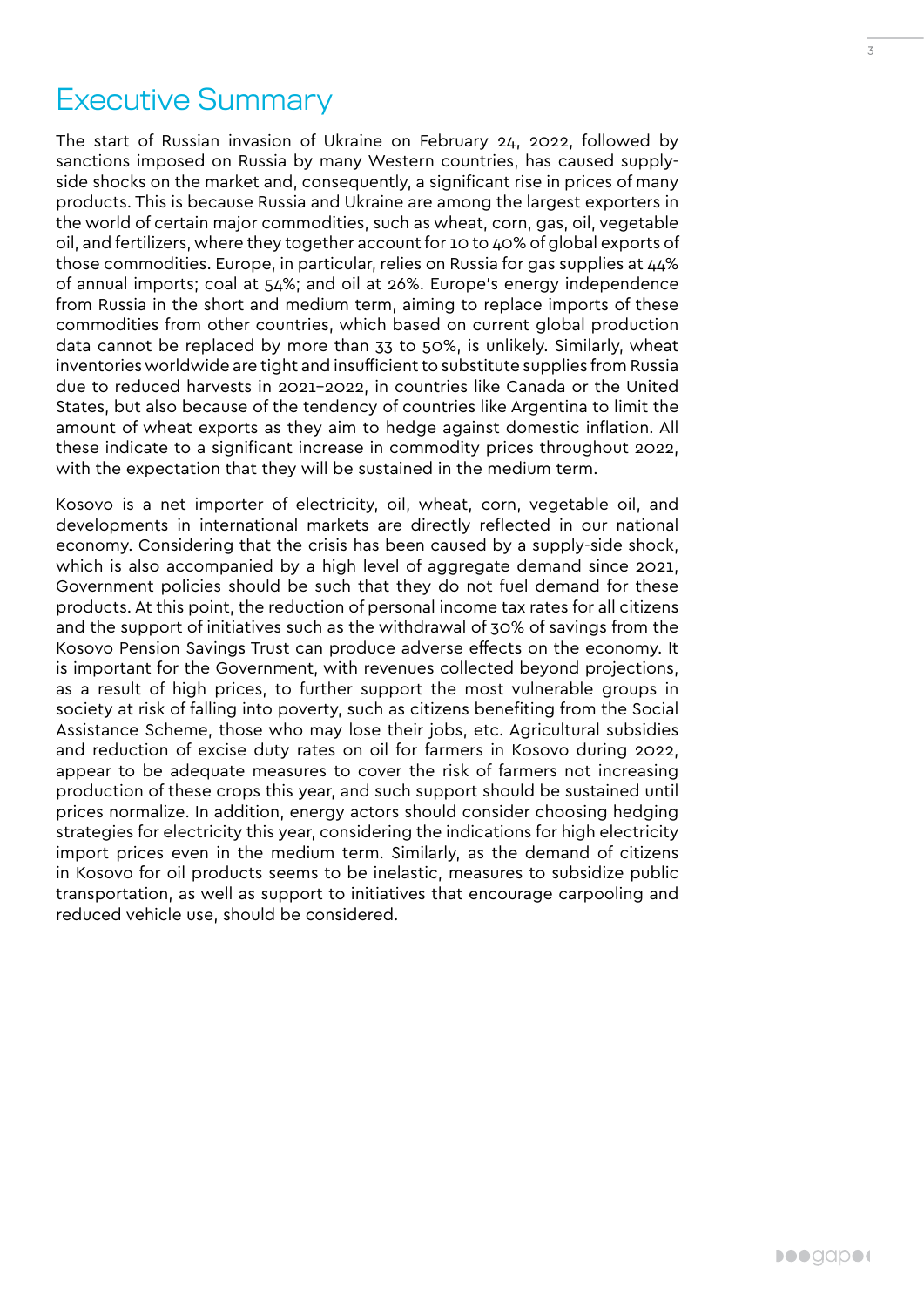### Introduction

<span id="page-3-0"></span> $\frac{1}{4}$ 

With the breakout of the pandemic in 2020, the restriction of movement of people affected important sectors of some countries that rely on labor from neighboring states. This, together with an overall decline in demand, reduced the level of production or supply in the market. However, with the rapid recovery of economies worldwide throughout 2021, the scarcity of products in the market versus high demand led to a rise in prices of many products.<sup>1</sup> In Kosovo, during November 2021, the price of edible oil had already spiked by 38% compared to 2020; oil by about 29%; wheat and sugar by 4% each.<sup>2</sup> Nonetheless, during the summer of 2021, high demand for electricity consumption due to high temperatures, accompanied by a significant reduction in gas supply by Russia as well as low electricity production from wind farms, affected the multiplication of electricity prices. Yet, due to regulated electricity prices in Kosovo for household and non-household customers, this increase was not reflected in the citizens' utility bills until the extraordinary review of tariffs in the period February-March 2022. However, about EUR 155 million have been spent only on imported electricity in 2021.<sup>3</sup> Similarly, prices of electrical materials increased by 31.3% in the last quarter of 2021 compared to 2020, as well as construction materials by 21%.4

While it was expected that supply chain bottlenecks would begin to ease and there would be a stabilization of prices, the start of Russian invasion of Ukraine on February 24, 2022, has significantly aggravated the supply-side situation and consequently led to a surge in prices of a wide range products, in many cases multiplying them. Russia and Ukraine are among the largest producers in the world of certain energy-related commodities, such as gas and oil, as well as iron, wheat, corn, fertilizers, sunflower oil, etc.



#### **Figure 1.** Rise in commodity prices in international stock markets for the period January 2021 – March 2022

Source: GAP Institute using data from Nasdaq and HupX

See GAP Institute paper "Price Increase in Kosovo and Potential Measures to Mitigate the Effect of Inflation." Source: <https://bit.ly/3vFdd6q>

<sup>2</sup> Source: Kosovo Agency of Statistics. ASK Data: Prices.

Energy Regulatory Office. Source:<https://bit.ly/3rhLYx4>

Source: Kosovo Agency of Statistics. Construction Cost Index, Q4 2021. Source: <https://bit.ly/38W1bxy>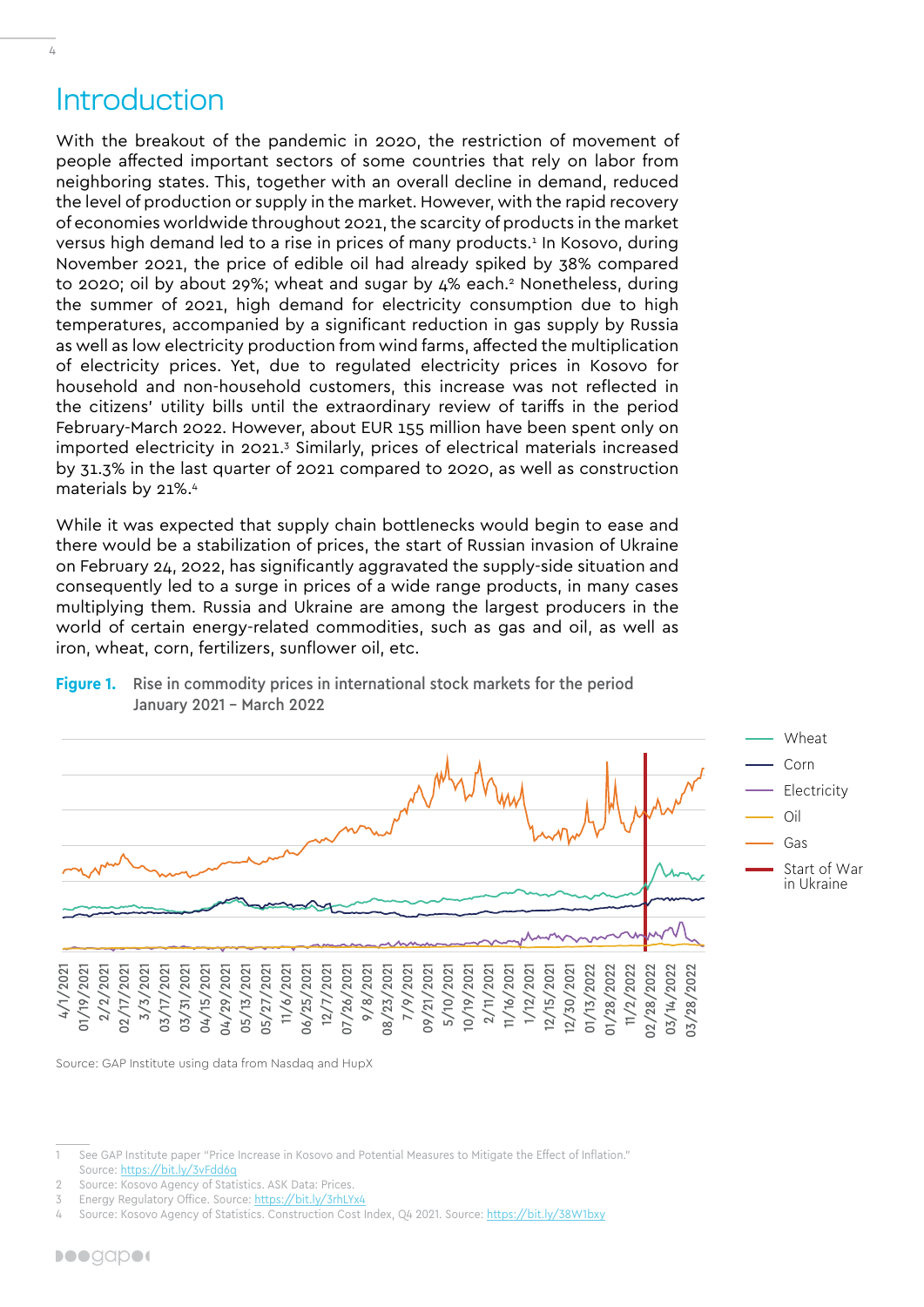<span id="page-4-0"></span>Considering that Kosovo is a small economy and highly dependent on imports, such a shock dealt to the global economy where a significant imbalance is created between supply and demand has an inevitable effect on us as well. Due to the Russian invasion of Ukraine, the European Bank for Reconstruction and Development (EBRD) has also revised its forecast for real growth for the countries where it operates, including Kosovo, where its initial forecast for real economic growth of  $4.5\%$  in 2022, has now been cut to  $4\%$ <sup>5</sup> Similarly, the World Bank (WB), in its latest report forecasts a real economic growth rate of 3.9% for Kosovo in 2022, as well as an increase in price levels of 5.4%; which according to WB could rise even further due to the war in Ukraine.<sup>6</sup> In the period January-March 2022 alone, the level of consumer prices was 8.2% higher than in 2021.<sup>7</sup>



**Figure 2.** Share of Russia and Ukraine in global exports in several sectors, 2019

Source: GAP Institute using data from the Observatory of Economic Complexity

This paper aims to assess the economic impact of the Russian invasion of Ukraine on Kosovo's economy, analyzing the weight of both these countries in international markets, the principal indirect and direct channels of influence on Kosovo's economy, and the short- and medium-term perspective of price fluctuation. Further, the paper aims to present the measures introduced by the Government of Kosovo and governments in the region and to provide recommendations regarding contending with this situation.

## Principal channels of influence of the Ukraine-Russia War on Kosovo's economy

#### **Electricity**

One of the principal channels of influence of the Ukraine-Russia War on Kosovo's economy is through imported electricity. Despite the fact that in recent years, countries have made progress in augmenting their electricity production capacity, including from renewable energy sources, a large number of them are still heavily reliant on gas and coal for heating and production of electricity.

<sup>5</sup> European Bank for Reconstruction and Development. Source: <https://bit.ly/3xi83zE>

<sup>6</sup> World Bank. Source: <https://bit.ly/3JyN5iu>

Source: Kosovo Agency of Statistics. ASK Data: Consumer Price Index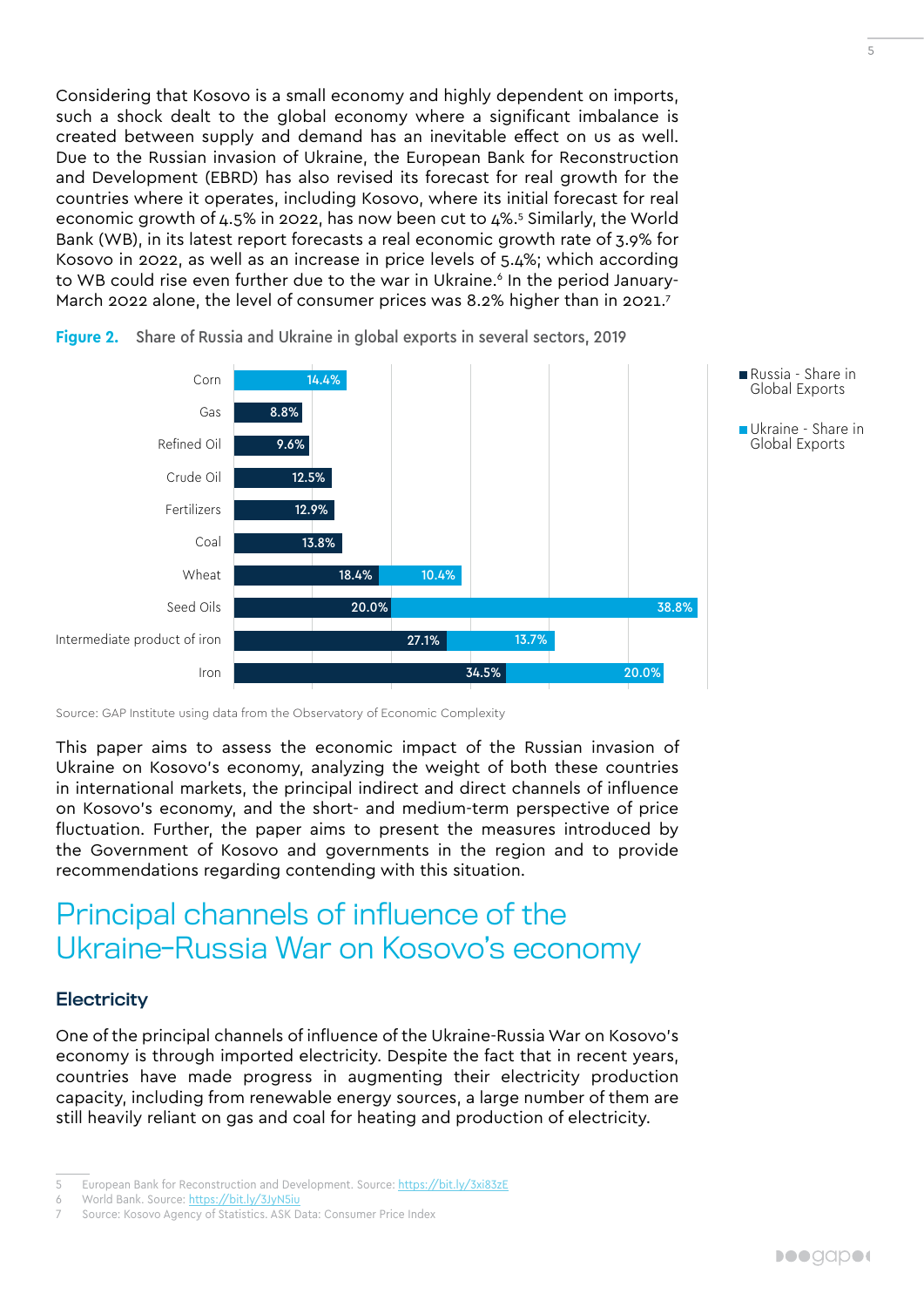6

Insufficient gas supply from Russia to many European countries has further aggravated the situation in the electricity market since the beginning of fall in 2021. Annually, Russia accounts for over 8.8% of all world gas and about 14% of coal exports.8 Europe's dependence on Russia for gas supplies is about 44% or about 155 billion cubic meters of gas per year and for solid fuels, such as coal, it is at over 54%. In Germany, where gas is the third most important source of energy, more than 55% of gas imports came from Russia. Similarly, over 45% of the coal used to produce electricity in Germany is imported from Russia.<sup>9</sup> Other countries are also reliant on Russian gas imports, e.g., Czech Republic with over 84%; Hungary 58%; and Italy 37%.10

Currently, there are some overly optimistic scenarios for Europe to rapidly become independent from Russian gas, based on the construction of liquefied natural gas terminals and more interconnection lines, faster introduction of solar and wind capacities, and enhanced energy efficiency. However, out of an average of 155 billion cubic meters of gas annually imported to the European Union from Russia, such measures, in case of successful application in the medium term, could subtract only about 80 billion cubic meters from this quantity.<sup>11</sup> While for countries like Germany, another optimistic scenario predicts that it may wean itself off Russian gas by the middle of 2024.12 Further, the United States committed to provide the European Union with additional, at least, 15 billion cubic meters of liquefied natural gas in 2022, with the goal to have Europe's liquefied natural gas imports from the United States reach 50 billion cubic meters by 2030.<sup>13</sup> In relation to current gas imports from Russia, achieving this target means replacing only one third of the imported gas. Similarly, Canada has pledged to increase the volume of liquefied natural gas exports to Europe by up to 300 barrels per day (bpd),14 however this quantity is extremely small in relation to Russia's daily supply to Europe.

Currently, the circumstances appear aggravated in terms of electricity prices, where the United Kingdom alone has announced that electricity bills will increase by over 54% from April 2022.15 Similarly, trading in long-term electricity contracts, much like in October, November, and December, remains at relatively high prices.<sup>16</sup>

Demand for electricity in Kosovo is usually covered by domestic capacity at the rate of about 85 to 87 percent of domestic production, which provides Kosovo with a high degree of energy independence. However, in 2021, there were two developments in the field of electricity with a major impact in Kosovo: a significant increase in imports at the rate of 19% and a significant increase in electricity demand by about 11.7%. Total imports of 1,300 GWh during 2021 had a cost of about EUR 155 million, which were to a great extent affected by the unplanned shutdown of certain production units of the Kosovo Energy Corporation (KEK). Similarly, about EUR 41 million were spent on electricity imported by the Kosovo Transmission, System, and Market Operator (KOSTT) for municipalities in the north. Further, companies that operate at unregulated prices, such as Ferronikeli, Sharrcem, and Trepça, have faced extremely high import prices and were forced to temporarily suspend operations (Ferronikeli).17

<sup>8</sup> Observatory of Economic Complexity. Source:<https://oec.world/en/>

<sup>9</sup> Journalism for the energy transition. Source: https://bit.ly/3Jothhy

<sup>10</sup> Real Instituto Elcano. Source:<https://bit.ly/3v81e0T>

<sup>11</sup> International Energy Agency. Source: <https://bit.ly/3Jm9sHG>

<sup>12</sup> Bloomberg. Source:<https://bloom.bg/3jqAFyy>

<sup>13</sup> European Commission Source:<https://bit.ly/370remV>

<sup>14</sup> Reuters. Source: <https://reut.rs/3LO43e2> 15 [Kallxo.com.](http://Kallxo.com) Source: <https://bit.ly/3E071tt>

<sup>16</sup> CME Group. Source: <https://bit.ly/3KsNFzB>

<sup>17</sup> Energy Regulatory Office. Source:<https://bit.ly/3rhLYx4>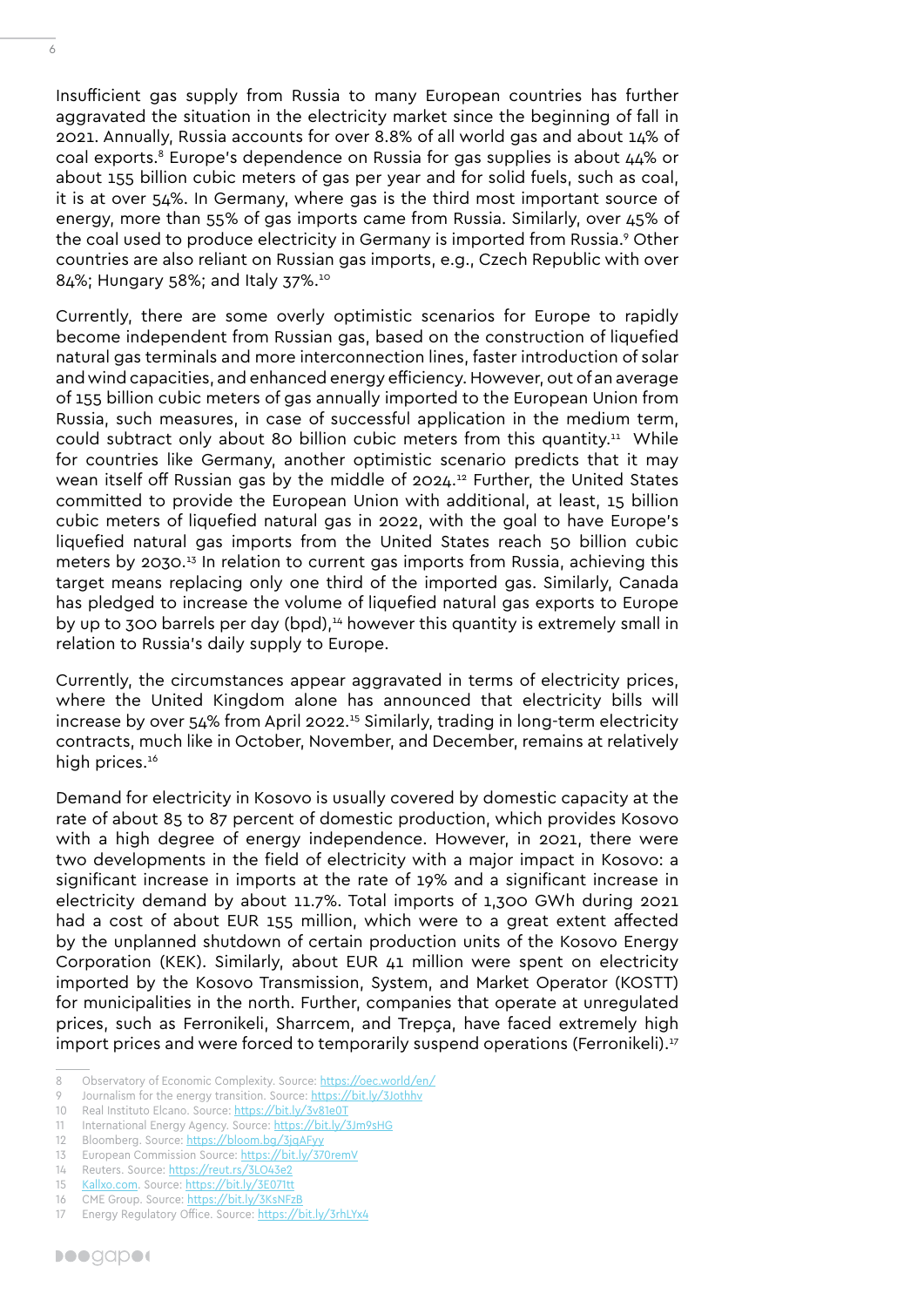The introduction of new progressive electricity tariffs, which appropriately aim to encourage consumers to save electricity, may to some extent reduce energy use among household consumers. Certainly, considering the experience of the past year, it is necessary for all energy market actors to discuss the possibility of applying hedging strategies, such as concluding contracts that provide for future rights (futures or forwards contracts) to mitigate risk. Although the energy market in Kosovo operates pursuant to the day-ahead principle, according to the Energy Purchase Agreement concluded at the time of the privatization of the distribution system, finding such a solution for contracting energy at the peak time during winter months, could avert the possibility of recurring scenarios of such energy crisis in Kosovo where power outages were applied. In addition to economic impacts, the outages also caused major liquidity problems to energy market actors themselves.

#### Oil

Another channel of influence of the Ukraine-Russia War on Kosovo's economy is through oil imports. Russia exports about 12.5% of the world's total annual exports of crude oil and over 9.6% of refined oil.<sup>18</sup> Europe is dependent on oil imported from Russia at a rate of 26% and Germany alone imports about 34% of its crude oil from Russia, which after processing is used mostly as transportation fuel and less for power production.<sup>19</sup> Similarly, the Netherlands import crude and refined oil from Russia at about USD 30 billion per year; Italy over USD 8 billion; Poland over USD 8 billion.<sup>20</sup> Part of the problem with oil supply is the reluctance of countries to transact with Russian financial intermediaries due to sanctions imposed by major states, such as the US, against Russia.<sup>21</sup> The International Energy Agency estimates that a 38% reduction in current Russian daily supplies of crude oil could trigger one of the biggest supply-side crisis in decades.22

What is problematic here is the positioning of two key members of the Organization of the Petroleum Exporting Countries (OPEC), Saudi Arabia and the United Arab Emirates, not to increase oil production, but to adhere to long-term plans.23 An increase in oil supply from Iran is expected to stabilize the market for some time.<sup>24</sup> Rising fuel prices increase the cost of transportation, which directly affects the incentive of enterprises to step-up or not to step-up production.

Kosovo Customs data on oil and gasoline consumption during the period January-March of 2021 and 2022, show that the demand for these two products in Kosovo has not changed, although we have a significant increase in price. Although the price of imported oil per unit during the period January-March 2022 increased by over 89%, the quantity of imports grew by 2.5%, where the price elasticity of demand (PED) coefficient was 0.03. Similarly, in terms of gasoline, the PED coefficient was 0.1 indicating that demand is inelastic. So, despite the large increase in oil prices in Kosovo, demand remains remarkably high.

- 20 Observatory of Economic Complexity. Source:<https://oec.world/en/>
- 21 The Economist. Source:<https://econ.st/3rfsKrY>
- 22 The New York Times. Source:<https://nyti.ms/3jqxqqE>
- 23 Ibid.

<sup>18</sup> Observatory of Economic Complexity. Source:<https://oec.world/en/>

<sup>19</sup> Journalism for the energy transition. Source: <https://bit.ly/3uuJxcs>

<sup>24</sup> JP Morgan. Source:<https://bit.ly/3xi2Qrm>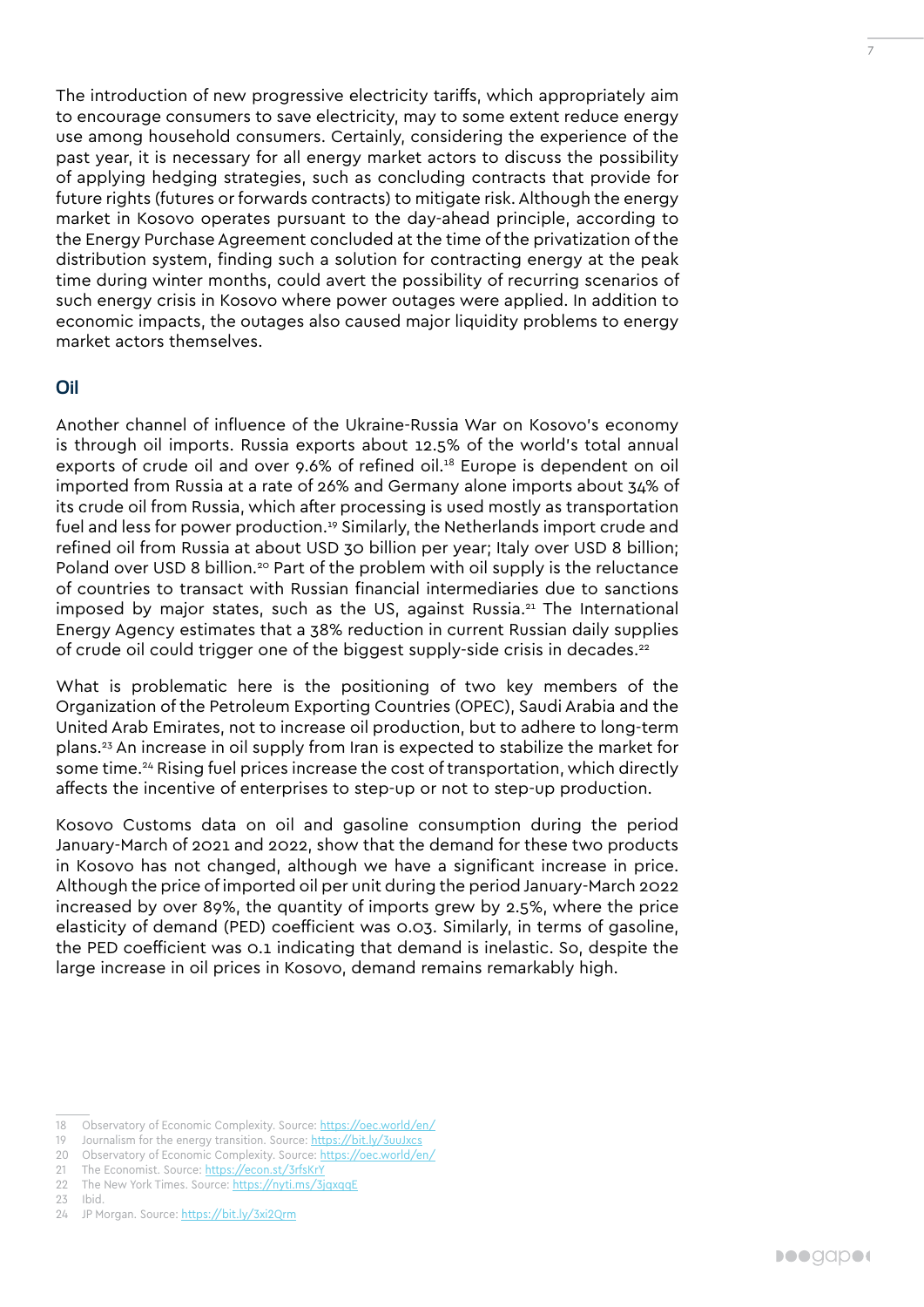

#### **Figure 3.** Demand for diesel and gasoline in Kosovo, January-March 2021-2022

Source: GAP Institute using data from Kosovo Customs

#### Foodstuffs and Raw Materials

One of the other principal channels of influence on prices, due to the Ukraine-Russia War, in our domestic economy is through the increase of import prices of foodstuffs and raw materials. Russia is the world's largest exporter of wheat with over 18% of total annual exports in the world, while it also exports high quantities of barley with over 11.4% share in the world market. Meanwhile, Ukraine is also a leading global exporter of seed oils with 38.8% of total world exports, as well as 14.4% of total corn exports.<sup>25</sup>

#### **Figure 4.** Share of Russia and Ukraine in global exports of foodstuffs and fertilizers, 2019





Ukraine - Share in Global Exports

Source: GAP Institute using data from the Observatory of Economic Complexity

<sup>25</sup> Observatory of Economic Complexity. Source:<https://oec.world/en/>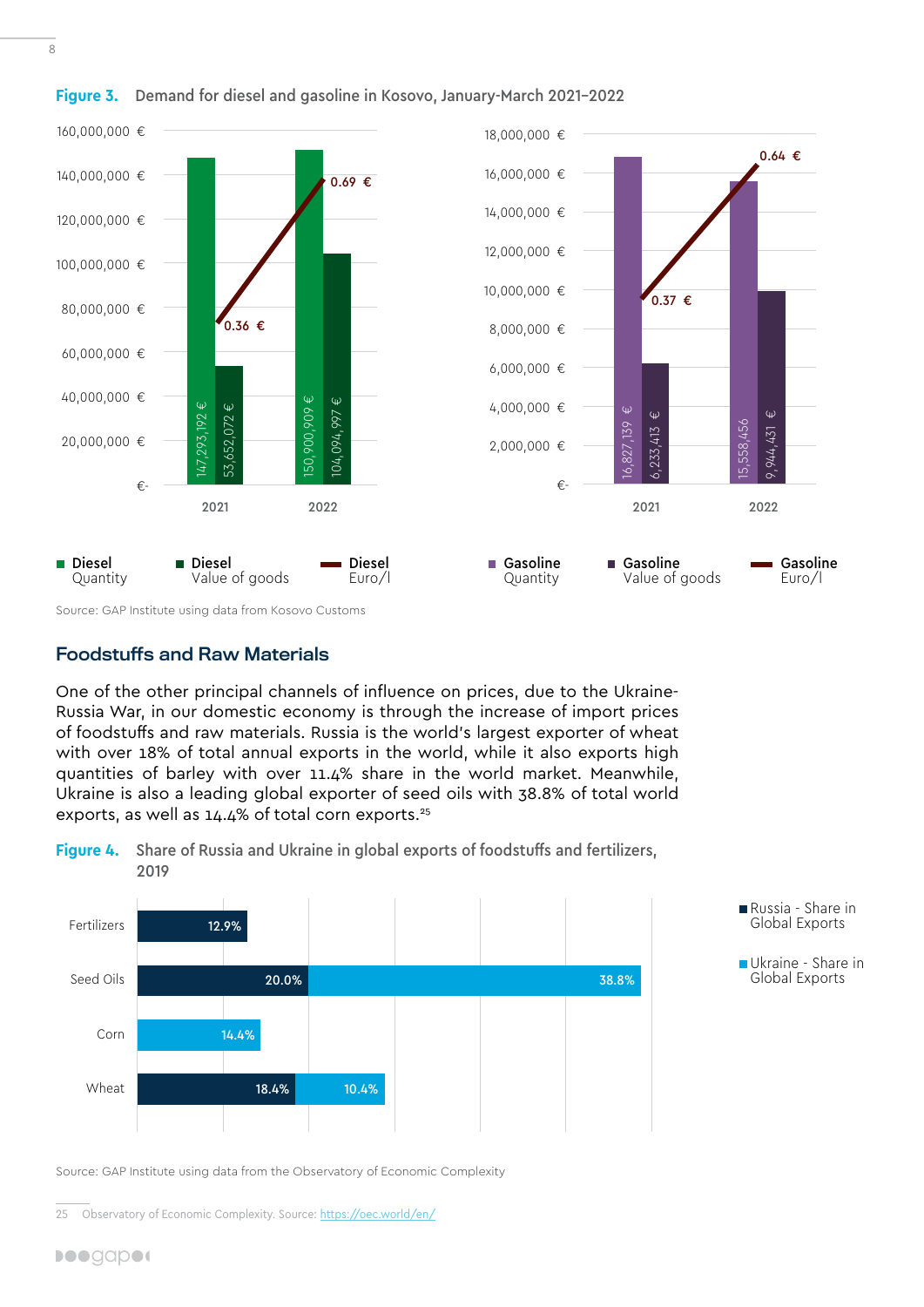<span id="page-8-0"></span>According to a report by the Food and Agriculture Organization of the United Nations (FAO), published in March 2022, although the decline in wheat and corn exports from Russia and Ukraine may give rise to import orientation to other countries of origin, wheat inventories are already especially tight in Canada and the United States, following reduced harvests in 2021-2022. Similarly, according to this report, Argentina's exports will likely remain limited by Government efforts to control domestic inflation, while Australia has already reached its maximum shipment capacity logistically. In such a setting, other countries could err on the side of caution and enforce restrictions on wheat exports to protect against inflationary pressures that could be caused by the lack of this product in their domestic market. Consequently, and because of Ukraine's inability to plant or harvest crops such as corn or sunflower, according to FAO, food and feed prices in 2022 could rise by 8 to 22 percent. Meanwhile, in the medium term, scenarios presented by FAO forecast that Russian and Ukrainian products could be substituted by expanding production in other countries, where the compensation rate for wheat alone would range between 19 and 48 percent, which could affect the prevalence of high prices of foodstuffs even in the medium term.<sup>26</sup>

Russia is also a major exporter of nitrogen-based fertilizers, such as urea, accounting for over 12% of total global exports. Since the start of the war between Russia and Ukraine, the price of this product in global markets has soared to over 10% on a weekly basis during March.27 During 2021, this agricultural input had already doubled in price due to Russian exporters' price hike, but also because of the sudden spike in global demand during 2021 and the market concentration on just a few large producers in the world who could engage in price gouging.<sup>28</sup> According to FAO, if the price of oil continues to rise, in the five-year period, the price of fertilizers will also rise by over 25%.<sup>29</sup>

### Other Developments in Kosovo's Domestic **Market**

In 2020, Kosovo had a self-sufficiency rate of 73% for wheat and 75% for corn. In the period 2016-2019, the self-sufficiency rate for wheat ranged from 57 to 70%, while for corn there was less fluctuation (72-77%).30 During 2021, Kosovo imported over 84% of its wheat and 89% of its corn supplies from Serbia, worth about EUR 19 million and EUR 11 million, respectively. With the start of the war in Ukraine, Serbia has banned exports of oil, flour, corn, and wheat to other countries. However, according to Kosovo Customs data, in the first quarter of 2022 alone, Kosovo has imported over EUR 5.6 million worth of wheat from Serbia and most of it (over EUR 3.5 million) was imported in March. Additionally, Kosovo has imported about EUR  $\Delta$  million worth of corn during Q1 2022, where again, over 89% was imported from Serbia.31 In 2019, when Kosovo had imposed a 100% tax on raw materials, Kosovo imported wheat and corn mostly from Croatia, Bulgaria, and Hungary, which shows that Kosovan producers have already established business contacts in these countries. Even during 2022, Kosovo has imported wheat from Croatia and Hungary, but in smaller quantities, worth about EUR 700 thousand from both countries together. Similarly, corn worth about EUR 441 thousand was imported from these three countries during Q1 2022.

31 Kosovo Customs. Open Data.

<sup>26</sup> Food and Agriculture Organization. Source: <https://bit.ly/3xpLfh8>

<sup>27</sup> Yahoo Finance. Source:<https://yhoo.it/3DYEnJ9>

<sup>28</sup> Financial Times. Source: <https://on.ft.com/3OdoJ1l>

<sup>29</sup> Food and Agriculture Organization. Source: <https://bit.ly/3xpLfh8>

<sup>30</sup> Ministry of Agriculture, Forestry and Rural Development of Kosovo. Green Report 2021. Source: <https://bit.ly/3xLjOi8>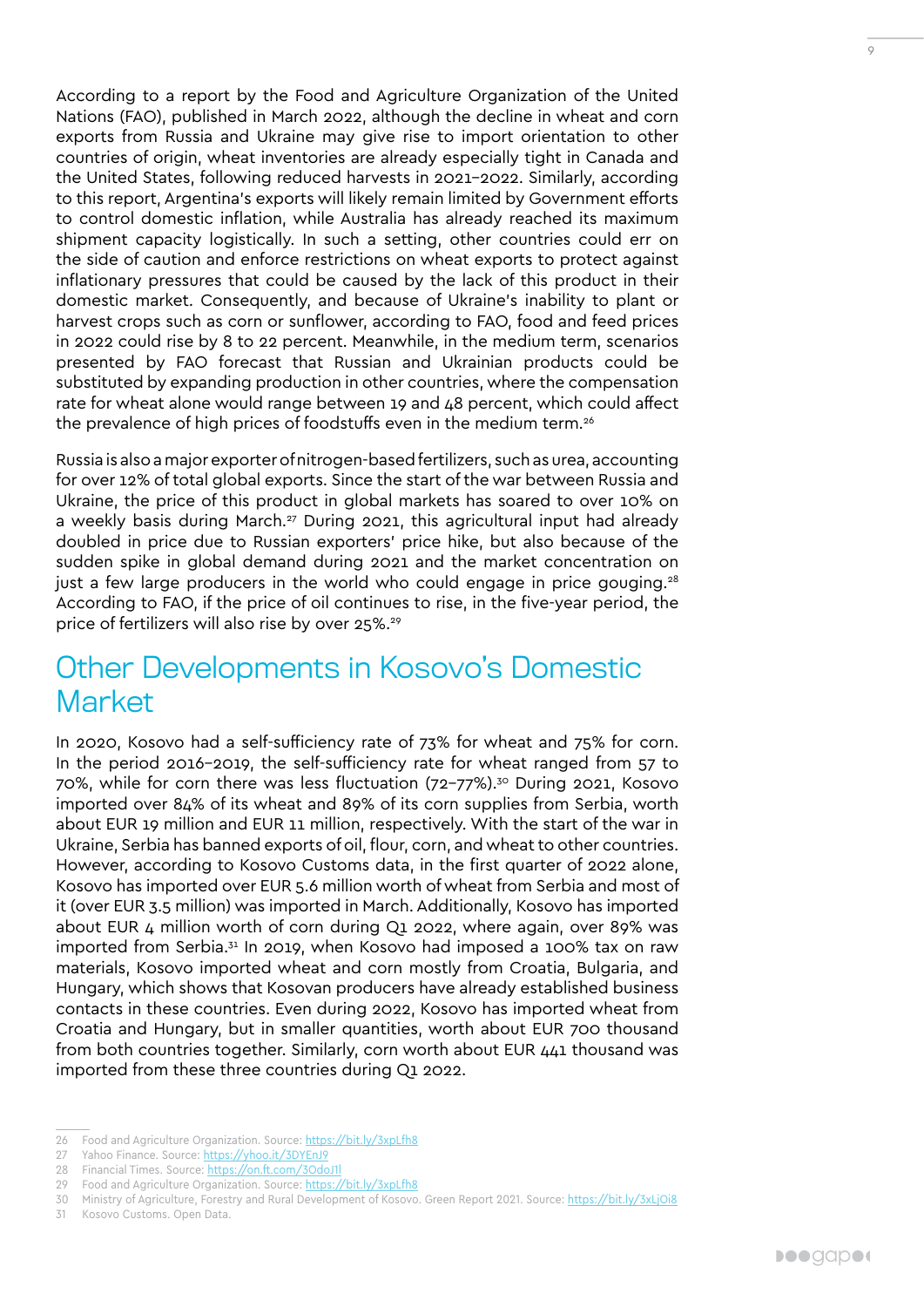One of the products that Kosovo imports directly from Ukraine and Russia, and where it is most dependent on these countries, is sheet metal. During 2021, Kosovo imported over 85% of flat-rolled products of iron or non-alloy steel from these two countries worth about EUR 54 million. While total imports of Kosovo from around the world for this product were about EUR 62 million. During March 2022, there were no quantities of this product imported from Russia, while over EUR 1.5 million were imported from Ukraine. In terms of direct supply from Ukraine, there are businesses which are already facing problems in parquet supplies from this country with waiting times up to  $14$  months.<sup>32</sup>

**Figure 5.** Sheet metal imports to Kosovo from Russia, Ukraine, and the world, 2021



Source: GAP Institute using data from Kosovo Customs

Kosovo also imports from Russia about a quarter of the fertilizers used in agriculture, including urea. Accordingly, despite the fact that prices for this product have increased significantly since 2021 and are rising steadily, now Kosovan companies are also going to struggle with securing supplies, especially in terms of direct supply.

**Figure 6.** Fertilizer imports to Kosovo from Russia and the world, 2021



Source: GAP Institute using data from Kosovo Customs

According to the Green Report of the Ministry of Agriculture 2021, fertilizers such as urea account for about 10% of intermediate consumption costs. While electricity accounts for over 7.5% of intermediate consumption costs.33 The increase of the amount awarded from the Government to subsidize many agricultural crops in 2022, provides for the coverage of the increase in cost of inputs like urea, while the cost of electricity remained unchanged for farmers in 2022 according to the new tariffs by ERO and does not represent any additional cost.

<sup>32</sup> Koha Net. Source:<https://bit.ly/37GA5Ks>

Ministry of Agriculture, Forestry and Rural Development of Kosovo. Green Report 2021. Source: <https://bit.ly/3xLjOi8>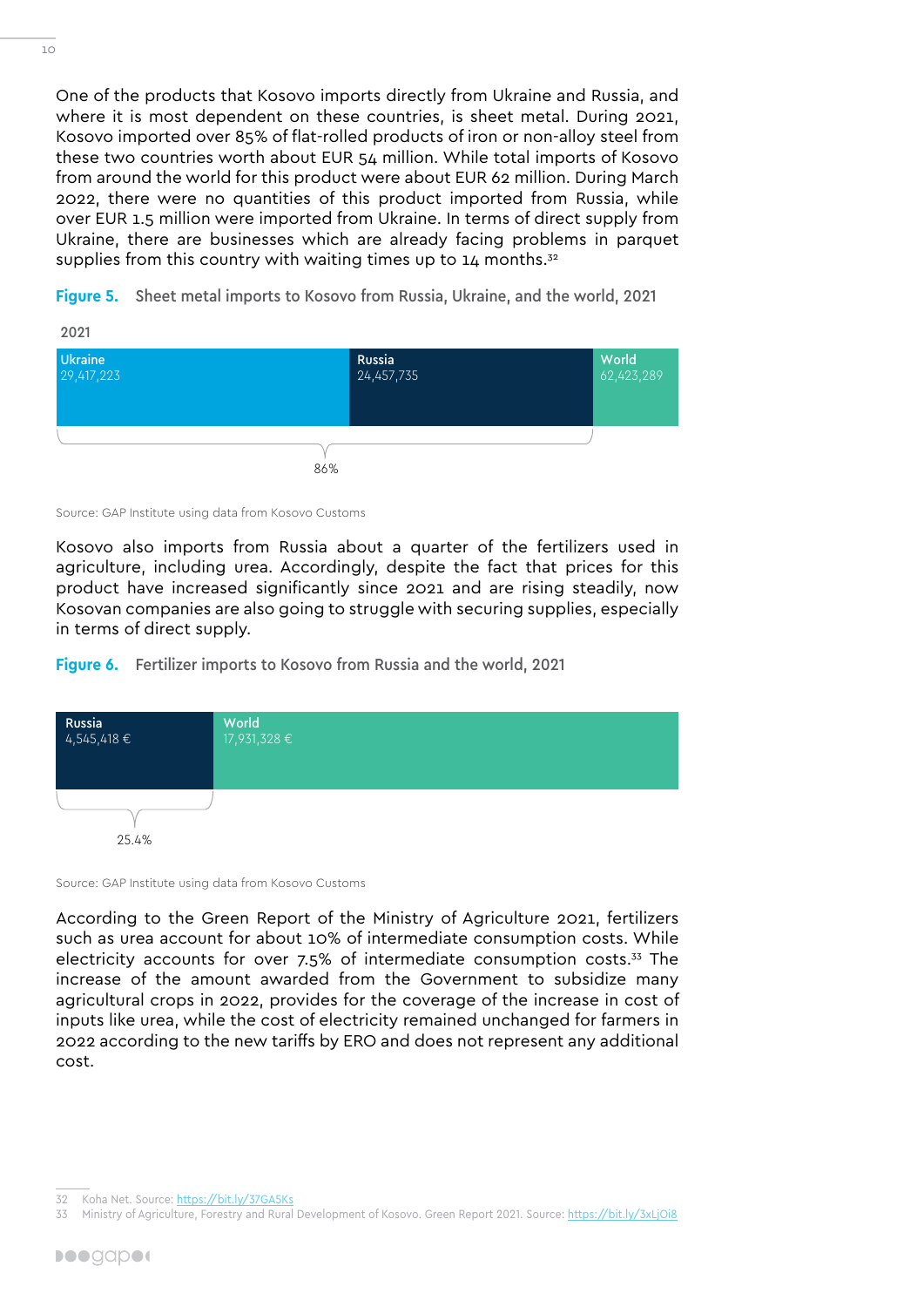#### <span id="page-10-0"></span>**Figure 7.** Cost structure of agricultural inputs in Kosovo, 2020



Source: GAP Institute using data from Kosovo Ministry of Agriculture

Russia and Ukraine, in 2021, delivered to Kosovo over a third of its baker's yeast imports. The largest share of imports of this product originated from Russia.

**Figure 8.** Baker's yeast imports to Kosovo from Russia and Ukraine and the world, 2021



Source: GAP Institute using data from Kosovo Customs

### Government Interventions during the Price **Crisis**

There are three principal forms through which the governments of neighboring countries and that of Kosovo are intervening at this time of price crisis: subsidies, tax breaks, and/or any combination of the first two options. So far, North Macedonia has mostly introduced measures aimed at reducing the effect of rising prices by temporarily reducing the VAT rate on essential products, including electricity, as well as excise duties on fuel. The Government of Albania has reduced the rate of personal income tax for some groups of citizens, mostly lower income, increased minimum wage, and allocated funds to subsidize oil for farmers and to compensate for the price increase of public transportation services. To date, the only subsidy provided by Serbia was EUR 100 for young people, while in Montenegro there are no measures in application due to Parliament deadlock.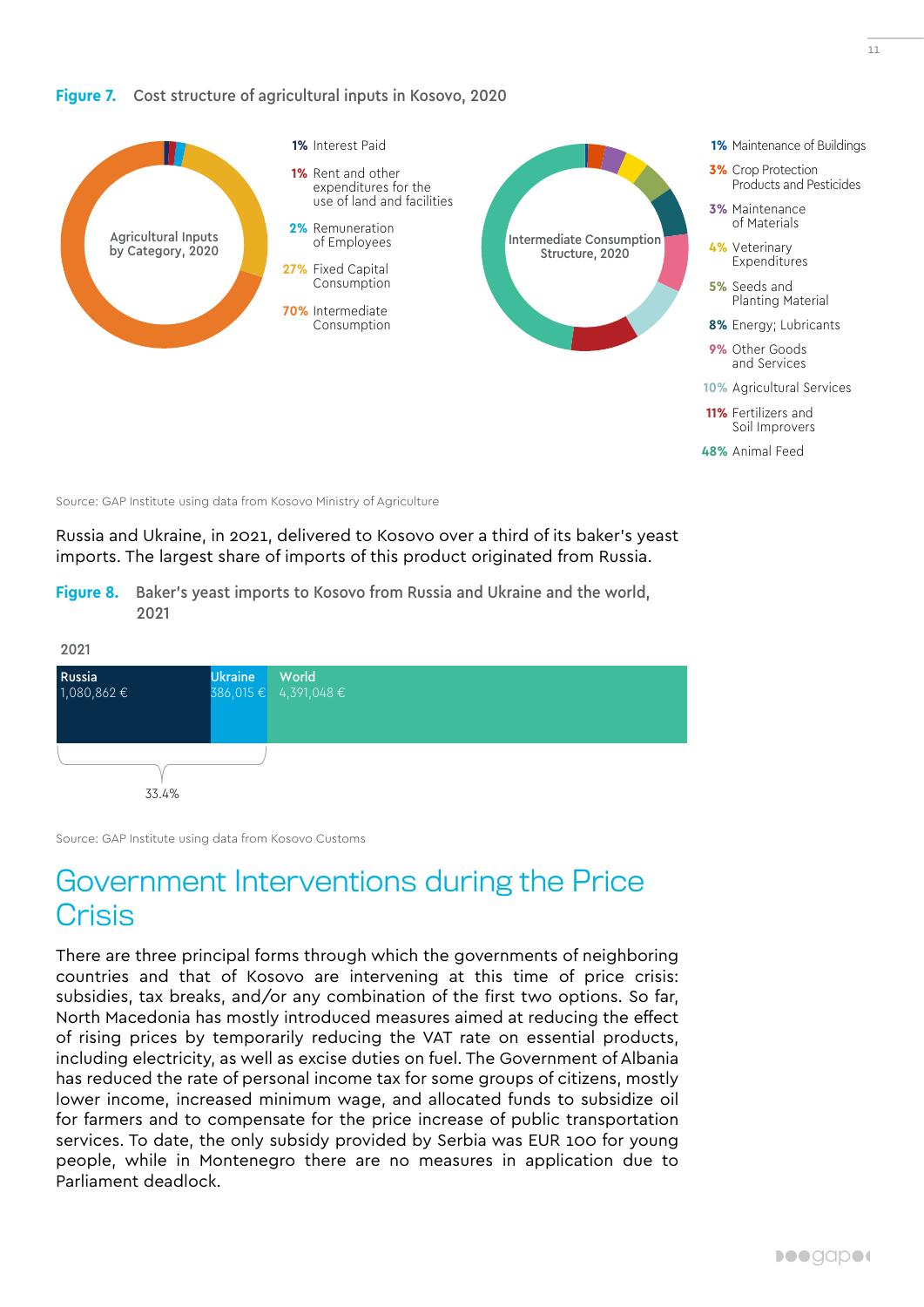Kosovo has allocated EUR 100 million to support citizens mostly with one-off payments of EUR 100 each for all employees, pensioners, and students. The Government has subsidized electricity with over EUR 120 million, to provide relief to citizens, especially those most in need; allocated funds to increase state reserves; amplified subsidies for key agricultural crops and introduced oil excise subsidies for farmers. Further, throughout 2022, the Government of Kosovo is concurrently executing measures that provide for the allocation of funds for citizens and households affected by the pandemic.

Table 1. Measures of the Government of Kosovo and neighboring countries in relation to the economic situation caused by rising prices, 2022

| <b>North Macedonia</b>                                                                                                                                       | <b>Kosovo</b>                                                                                                                                                                                                                                                                  | Albania                                                                                  | <b>Serbia</b>                          | Montenegro                                                                   |
|--------------------------------------------------------------------------------------------------------------------------------------------------------------|--------------------------------------------------------------------------------------------------------------------------------------------------------------------------------------------------------------------------------------------------------------------------------|------------------------------------------------------------------------------------------|----------------------------------------|------------------------------------------------------------------------------|
| Reduction of VAT on<br>essential foodstuffs from<br>5 to 0% by May 2022 <sup>34</sup>                                                                        | EUR 100 million: EUR 100<br>for employees, students,<br>pensioners, and 40 thousand<br>food packages. <sup>35</sup>                                                                                                                                                            | 0% tax on wages<br>up to EUR 335,<br>halving taxes on<br>wages up to EUR<br>42036        | EUR 100 youth<br>subsidy <sup>37</sup> | No measures in<br>application due<br>to Parliament<br>deadlock <sup>38</sup> |
| Reduction of VAT on<br>electricity; remains 5%<br>until December 2022                                                                                        | EUR 120 million electricity<br>subsidy <sup>39</sup>                                                                                                                                                                                                                           | EUR 235 million<br>subsidy or<br>increased<br>liquidity for the<br>energy sector         |                                        |                                                                              |
| 10% preferential VAT rate<br>for fuel and reduction of<br>excise duty on fuel by 1,<br>2 or 4 denars per liter, in<br>accordance with stock<br>market trends | EUR 10 million to increase<br>state reserves <sup>40</sup>                                                                                                                                                                                                                     | EUR 12 million for<br>tax-free oil for<br>farmers                                        |                                        |                                                                              |
| 0% VAT on electricity<br>imports                                                                                                                             | EUR 5 million or 36 cents<br>per liter subsidy for oil in<br>agriculture, as well as<br>reduction of oil profit margin                                                                                                                                                         | EUR 4.2 million<br>to offset the<br>increase in the<br>price of public<br>transportation |                                        |                                                                              |
| Distribution of coupons<br>for food packages                                                                                                                 | Doubling subsidies for key<br>agricultural crops for 2022                                                                                                                                                                                                                      | EUR 27.5 million<br>for pension<br>indexing                                              |                                        |                                                                              |
| Other Government<br>expenditures                                                                                                                             | Other measures from the<br>Economic Recovery Package<br>were introduced in 2021 and<br>are being applied during 2022,<br>such as for persons who lost<br>their jobs or relatives due to the<br>pandemic, distribution of food<br>packages, increase of basic<br>pensions, etc. | Minimum wage<br>increased to<br>about EUR 267.                                           |                                        |                                                                              |
|                                                                                                                                                              |                                                                                                                                                                                                                                                                                | Other<br>Government<br>expenditures                                                      |                                        |                                                                              |

- 36 Ministry of Finance and Economy of Albania. Source: <https://bit.ly/3utsisk>
- 37 Ministry of Finance of Serbia. Source:<https://bit.ly/3jqhJjl>
- 38 Balkan Insight. Source: <https://bit.ly/3JyzKGK>

40 Office of the Prime Minister of Kosovo. Source:<https://bit.ly/3772ucw>

<sup>35</sup> Office of the Prime Minister of Kosovo. Source:<https://bit.ly/3xmHZU0>

<sup>39</sup> Ministry of Finance and Office of the Prime Minister of Kosovo.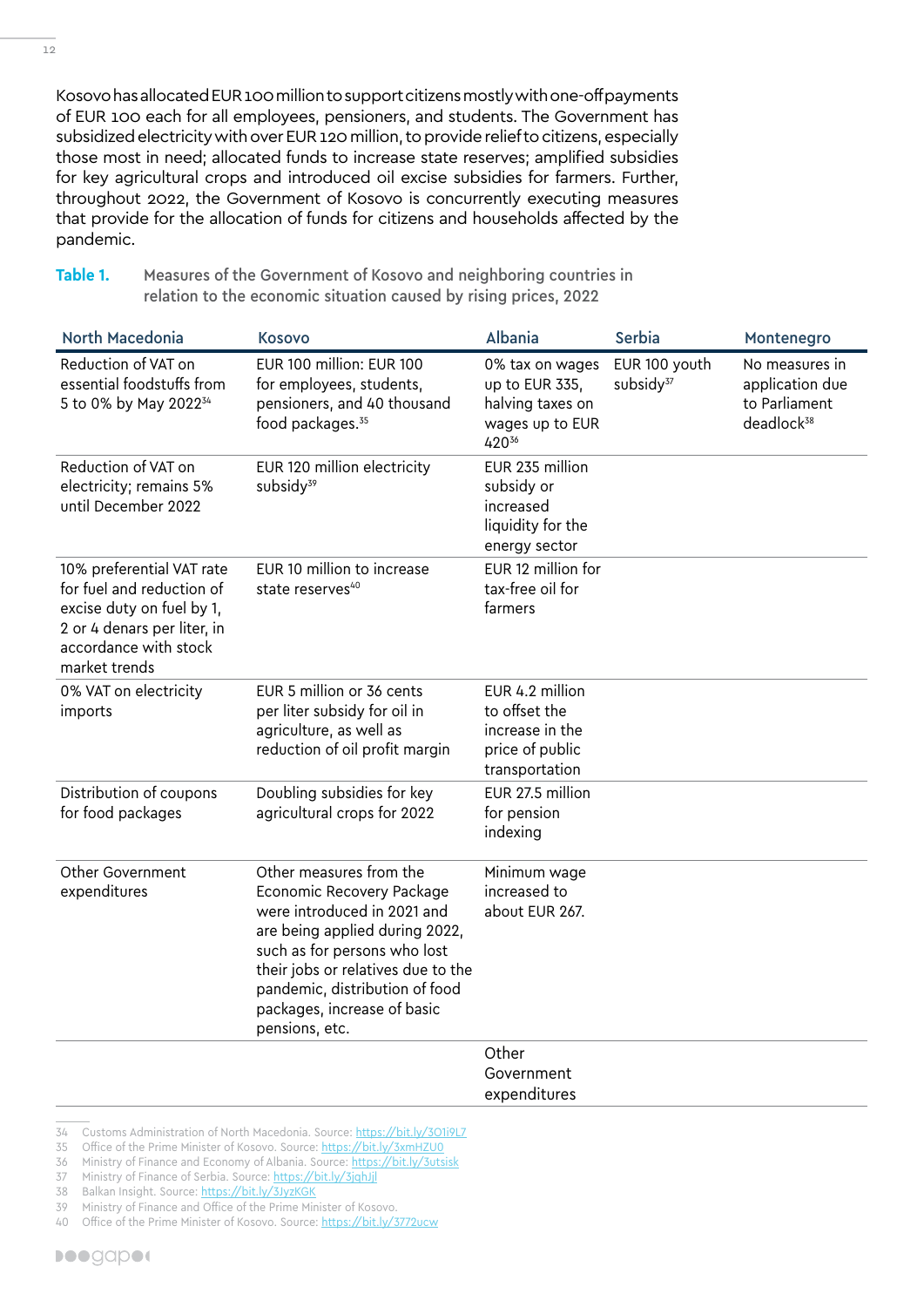<span id="page-12-0"></span>The Russian invasion of Ukraine has caused a significant surge in commodity prices. Considering that Kosovo is a net importer of most products, the increase in prices is immediately reflected in this direction as well. Although it is not known when the war between these two countries will end, the expectation is that in the medium term there will be no stabilization of consumer prices and easy substitution of Russian products with products of other countries. In light of the current situation, GAP Institute recommends the following:

- Although the Government is implementing certain measures under the Recovery Package which help some subsets of citizens, most of them are related to events during 2020 or 2021, therefore, it is necessary to design measures related to the rising cost of the basket of consumer goods for citizens in need. This may include the ongoing distribution of food packages or food stamps, reviewing the current amount under the Social Assistance Scheme per household whether it is sufficient to protect them from falling below the poverty line, supporting citizens who may lose their job, and more;
- The Government should increase the minimum wage but exercise caution to observe a median wage limit, indicating the rate of wages at which 50% of citizens are paid, as practices of other countries suggest. A higher minimum wage according to this principle would make it easier for private sector employees, who receive lower wages, to cope with the situation and at the same time would not produce a counter-effect in the labor market (job loss);
- The Government must exercise caution not to pursue policies that are pro-cyclical, namely policies that further drive high aggregate demand for the products discussed in this paper, which could produce an economic counter-effect. In particular, the initiative of some MPs to allow citizens to withdraw 30% of their savings from the Kosovo Savings Pension Trust, in addition to undermining the stability of public finances, will bring an effect contrary to expectations;
- Considering the inelastic demand of citizens in Kosovo for oil products, the Government should design measures that encourage citizens to use cars less, such as allowing vehicles to circulate according to a predetermined schedule, supporting initiatives such as "car-free Sundays ", initiatives that incentivize carpooling, as well as find ways to subsidize public transportation;
- The Government, the Energy Regulatory Office, and key actors in the energy market should coordinate to elaborate options to introduce hedging strategies related to electricity purchases to mitigate risk, in light of indications of high electricity prices throughout 2022;
- Subsidies in agriculture, covering both crops and excise duty on oil, are well designed to encourage production and should be sustained at a high level until prices normalize.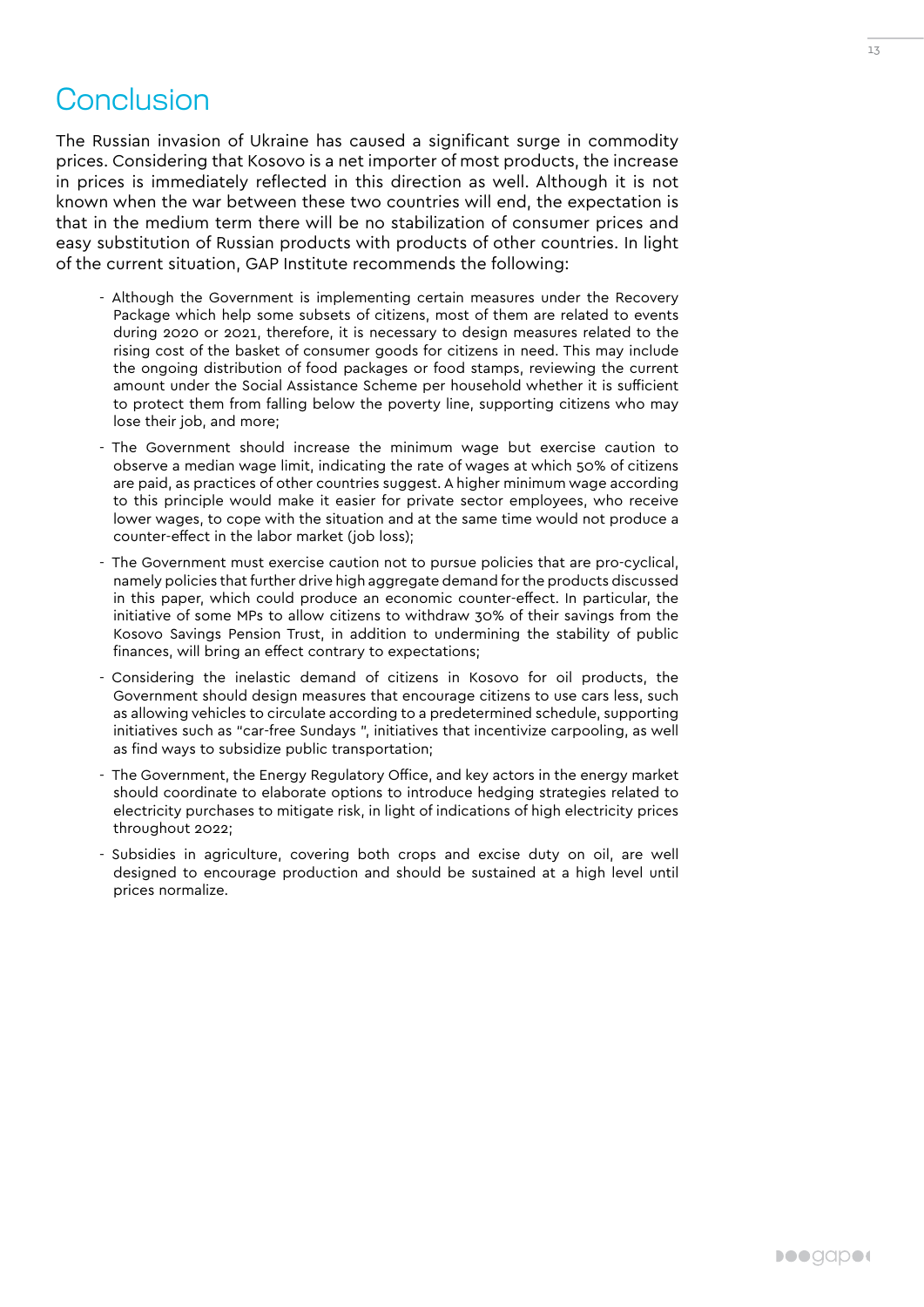

GAP Institute is a Think Tank established in October 2007 in Kosovo. GAP's main goal is to attract professionals to create an environment of professional development and research, as seen in similar institutions in Western countries. This also provides Kosovars with opportunities to research, develop and implement projects in order to advance the Kosovo society. Priority for this Institute is the mobilization of professionals to address the country's economic, political and social challenges. GAP's main goals are to fill the gaps between government and citizens, and between problems and solutions.

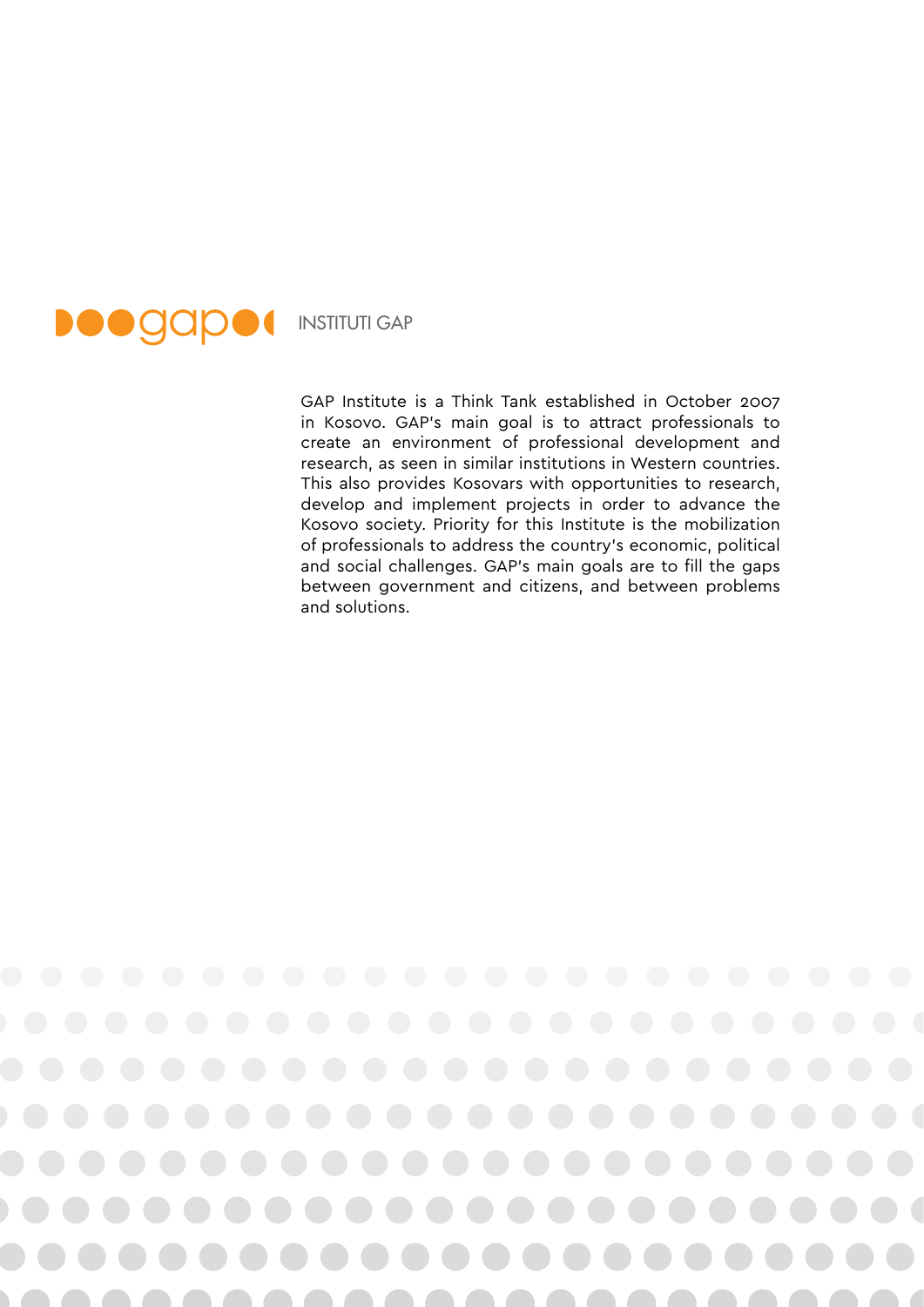The GAP Institute is supported by: